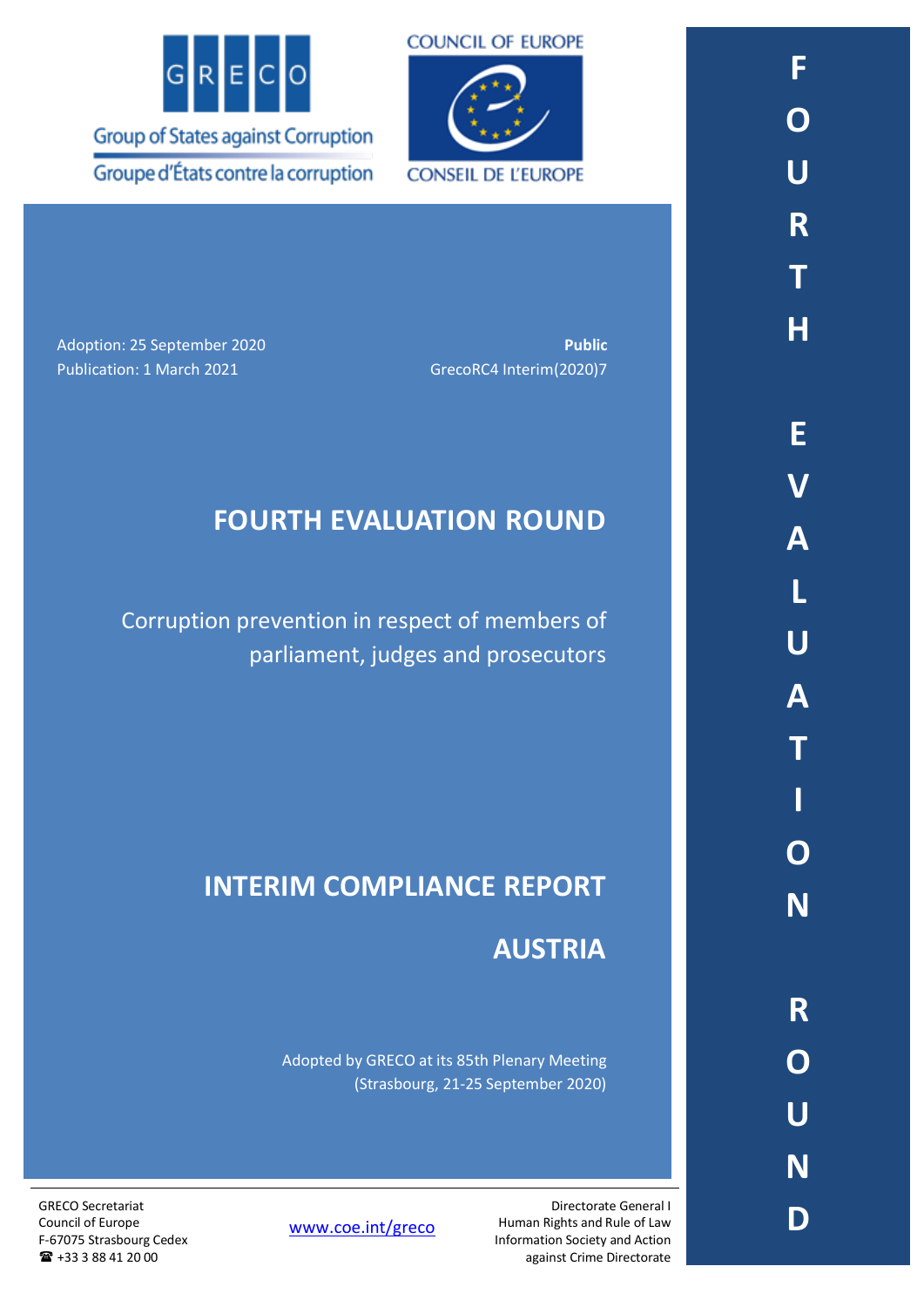## **I. INTRODUCTION**

- 1. The Fourth Round Evaluation Report on Austria was adopted at GRECO's 73rd Plenary Meeting (21 October 2016) and made public on 13 February 2017, following authorisation by Austria [\(GrecoEval4\(2016\)1](https://rm.coe.int/CoERMPublicCommonSearchServices/DisplayDCTMContent?documentId=09000016806f2b42)). GRECO's Fourth Evaluation Round deals with "Corruption prevention in respect of members of parliament, judges and prosecutors".
- 2. As required by GRECO's Rules of Procedure, the authorities of Austria submitted a Situation Report on measures taken to implement the recommendations addressed in the Evaluation Report.
- 3. In the Compliance Report, which was adopted by GRECO at its 81st Plenary Meeting (7 December 2018) and made public on 17 July 2019, following the authorisation by the Austrian authorities [\(GrecoRC4\(2018\)15\)](https://rm.coe.int/fourth-evaluation-round-corruption-prevention-in-respect-of-members-of/1680966744), it was concluded that only one of the 19 recommendations had been dealt with in a satisfactory manner, five recommendations had been partly implemented and 13 had not been implemented. GRECO concluded that the very low level of compliance with the recommendations was "globally unsatisfactory" in the meaning of Rule 31, paragraph 8.3 of the Rules of Procedure. GRECO therefore decided to apply Rule 32, paragraph 2 (i) concerning members found not to be in compliance with the recommendations contained in the mutual evaluation report, and asked the Head of Delegation of Austria to provide a report on the progress in implementing the pending recommendations. This report was received on 27 January, 4 February and 10 April 2020 and served, together with the information submitted subsequently, as a basis for the current *Interim* Compliance Report.
- 4. This Interim Compliance Report assesses the implementation of the 18 pending recommendations, since the adoption of the Compliance Report.
- 5. GRECO selected the Russian Federation (PA) and Liechtenstein (JUD) to appoint Rapporteurs for the compliance procedure. The Rapporteurs appointed were M Aslan YUSUFOV, on behalf of the Russian Federation and a member of the delegation of Liechtenstein. They were assisted by GRECO's Secretariat in drawing up the Interim Compliance Report.

## **II. ANALYSIS**

- 6. It is recalled that GRECO addressed 19 recommendations to Austria in its Evaluation Report. In the Compliance Report, GRECO concluded that recommendation xiii had been dealt with in a satisfactory manner, recommendations i, ii, ix, xiv and xviii had been partly implemented and recommendations iii to viii, x, xi, xii, xv, xvi, xvii, xix had not been implemented. Compliance with the 18 pending recommendations is dealt with below.
- 7. In their general comments, the Austrian authorities refer to the government crisis and early general elections in September 2019, which put to halt several on-going negotiations on measures to implement some of the recommendations contained in this report. According to the authorities, the newly elected Parliament decided to set up a new working group which had its first meeting on 11 December 2019 and is expected to continue deliberations on these matters in 2020.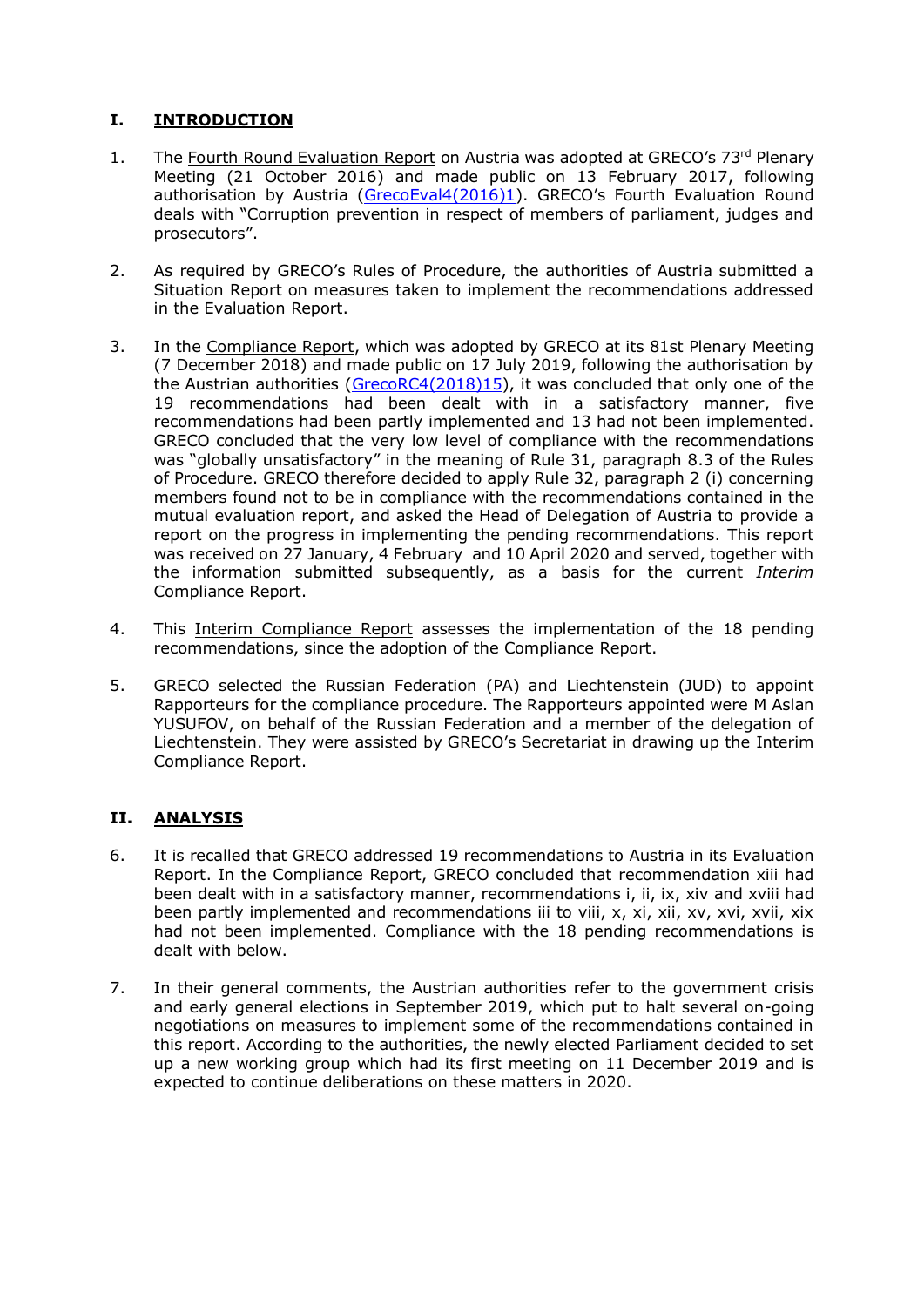## *Corruption prevention in respect of members of parliament*

### **Recommendation i.**

- 8. *GRECO recommended to ensure through appropriate, predictable and reliable rules that legislative drafts emanating both from government and from parliament are processed with an adequate level of transparency and consultation including appropriate timelines allowing for the latter to be effective.*
- 9. GRECO recalls that this recommendation was partly implemented in the Compliance Report. In particular, the extended consultation procedures and the increased use of comparative texts were viewed as positive developments. However, these reported measures were considered insufficient as there was still a need to provide in law or regulations for a proper legislative footprint mechanism applicable to a broad range of legislative initiatives, and to provide adequate timeframes. Moreover, the new consultation procedure remained only optional for Parliament, and a majority of parliamentary bills did not undergo public consultations.
- 10. The authorities now report that two crowdsourcing projects of Parliament, which aimed at allowing individuals to make suggestions for new laws and amendments through a dedicated web-based platform, have been completed. The authorities also provide an account of citizen consultations on the topic of "democracy education" organised from 6 May to 14 June 2019. A new call for tenders was organised for the bids to provide for a joint crowdsourcing platform, planned to be implemented by Parliament and the Federal Ministry of Finance in the course of 2020. Further, the authorities report that from 9 November 2017 to 22 October 2019 "text comparisons" were used for 250 private members' motions, while during the same period this procedure was used in respect of 101 government bills (partly owing to the fact that Austria had a technical government from June 2019 to January 2020). Finally, a new "GRECO working Group" set up in the newly elected Parliament has agreed to establish a legal provision requiring public consultations on all legislative drafts submitted to Parliament. According to the authorities, the work on such legal provision is on-going.
- 11. GRECO takes note of the above information, indicating that further initiatives are underway. In particular, while the use of the relatively recent practice of extended consultations and comparative texts continues, there are still no clear rules adopted, requiring public consultations on drafts emanating both from parliament and the government, and establishing appropriate timelines to ensure that such consultations are effective.

## 12. GRECO concludes that recommendation i remains partly implemented.

## **Recommendations ii to viii.**

- 13. *GRECO recommended:*
	- *(i) that a code of conduct (or ethics) be developed for members of parliament and communicated to the public; ii) ensuring there is a mechanism both to promote the code and to provide advice and counselling to MPs, but also to enforce such standards where necessary.* (recommendation ii)
	- *(i) to clarify the implications for members of parliament of the current system of declarations of income and side activities when it comes to conflicts of interest not necessarily revealed by these declarations; and in that context (ii) to introduce a requirement of ad hoc disclosure when a conflict between specific private interests of individual MPs may emerge in relation to a matter*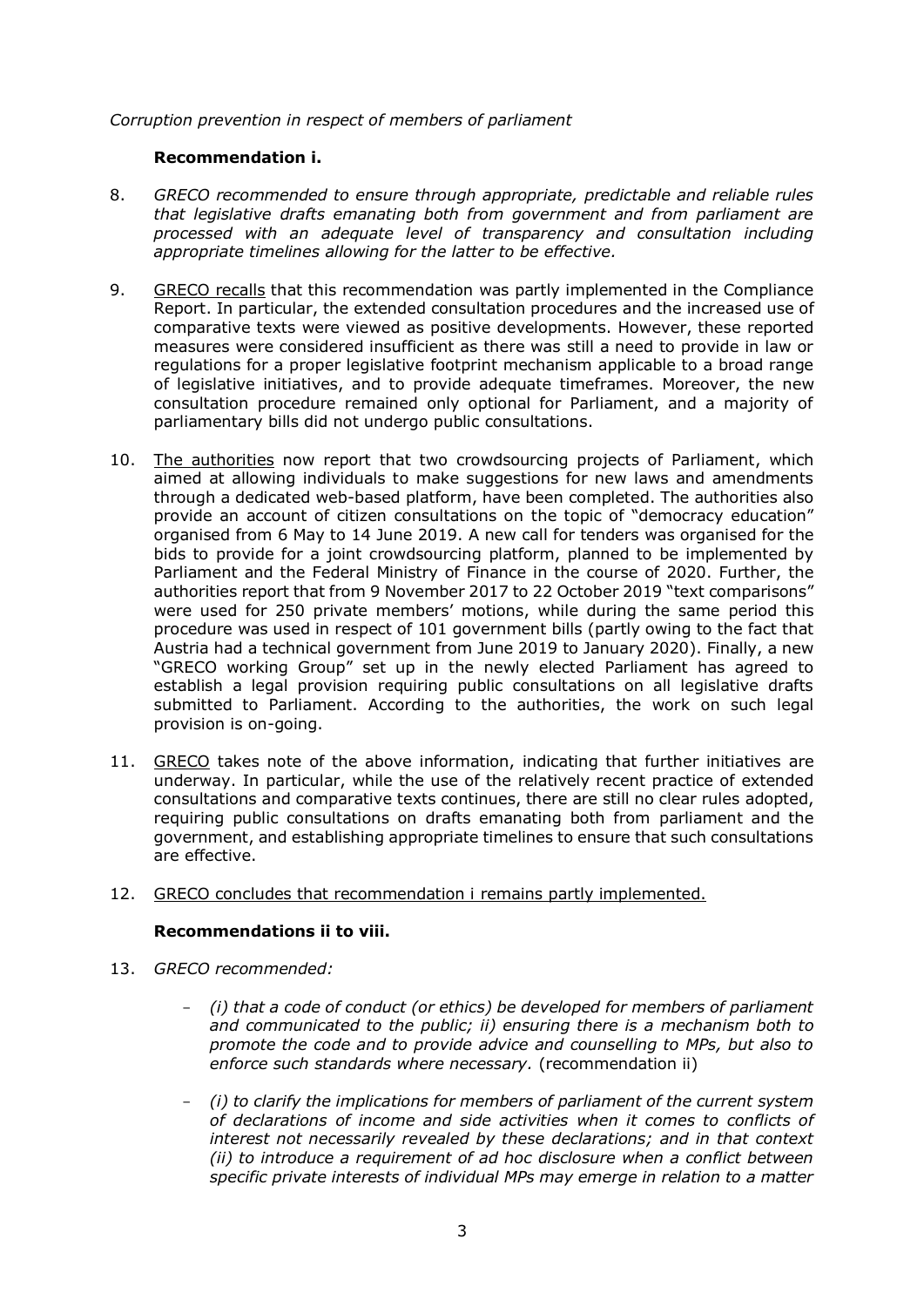*under consideration in parliamentary proceedings – in the plenary or its committees – or in other work related to their mandate.* (recommendation iii)

- *that internal rules and guidance be provided within parliament on the acceptance, valuation and disclosure of gifts, hospitality and other advantages, including external sources of support provided to parliamentarians, and that compliance by parliamentarians be properly monitored, consistent with the rules on political financing.* (recommendation iv)
- *that the legal framework applicable to lobbying be reviewed so as to (i) improve the transparency of such activities (also for the public) and the consistency of requirements including the legal prohibition for parliamentarians themselves to act as lobbyists, and to ensure proper supervision of these declaratory requirements and restrictions (ii) to provide for rules on how members of parliament have contacts with lobbyists and other persons seeking to influence parliamentary work.* (recommendation v)
- *(i) that the existing regime of declarations be reviewed in order to include consistent and meaningful information on assets, debts and liabilities, more precise information on income (ii) that consideration be given to widening the scope of the declarations to also include information on spouses and dependent family members (it being understood that such information would not necessarily need to be made public).* (recommendation vi)
- *(i) that the future declarations of income, assets and interests be monitored by a body provided with the mandate, the legal and other means, as well as the level of specialisation and independence needed to perform this function in an effective, transparent and proactive manner and (ii) that such a body be able to propose further legislative changes as may be necessary, and to provide guidance in this area.* (recommendation vii)
- *that infringements of the main present and future rules in respect of integrity of parliamentarians, including those concerning the declaration system under the Act on incompatibilities and transparency, carry adequate sanctions and that the public be informed about their application.* (recommendation viii)
- 14. It is recalled that recommendation ii was partly implemented and that recommendations iii to viii were not implemented in the Compliance report. GRECO noted that the implementation of recommendations concerning parliamentarians had been on Parliament's agenda since the elections held in the autumn of 2017 and no tangible results had been achieved, except for partial implementation of recommendation ii (introduction of training, decision to set up confidential counselling, elaboration of a code of conduct). Further, the implementation of recommendation iv (guidance through training and counselling) was also in progress, but GRECO was looking forward to receiving more specific information.
- 15. The authorities now indicate that in respect of recommendations ii, iii, v, vi, vii and viii, no additional measures have been taken since the Compliance Report. According to the authorities, the newly established parliamentary working group resumed discussions and plans to report to GRECO later in 2020. As to recommendation iv, the authorities report that since October 2018, seven sessions of voluntary training regarding the acceptance of gratuities were provided by the Parliamentary Administration to about 70 MPs. Additional training on the incompatibility and transparency, as well as lobbying, is planned in 2020. Further, in April 2019 a compliance counselling desk for MPs has been set up to provide advice on compliance-related topics, such as the acceptance of gratuities, sponsoring, lobbying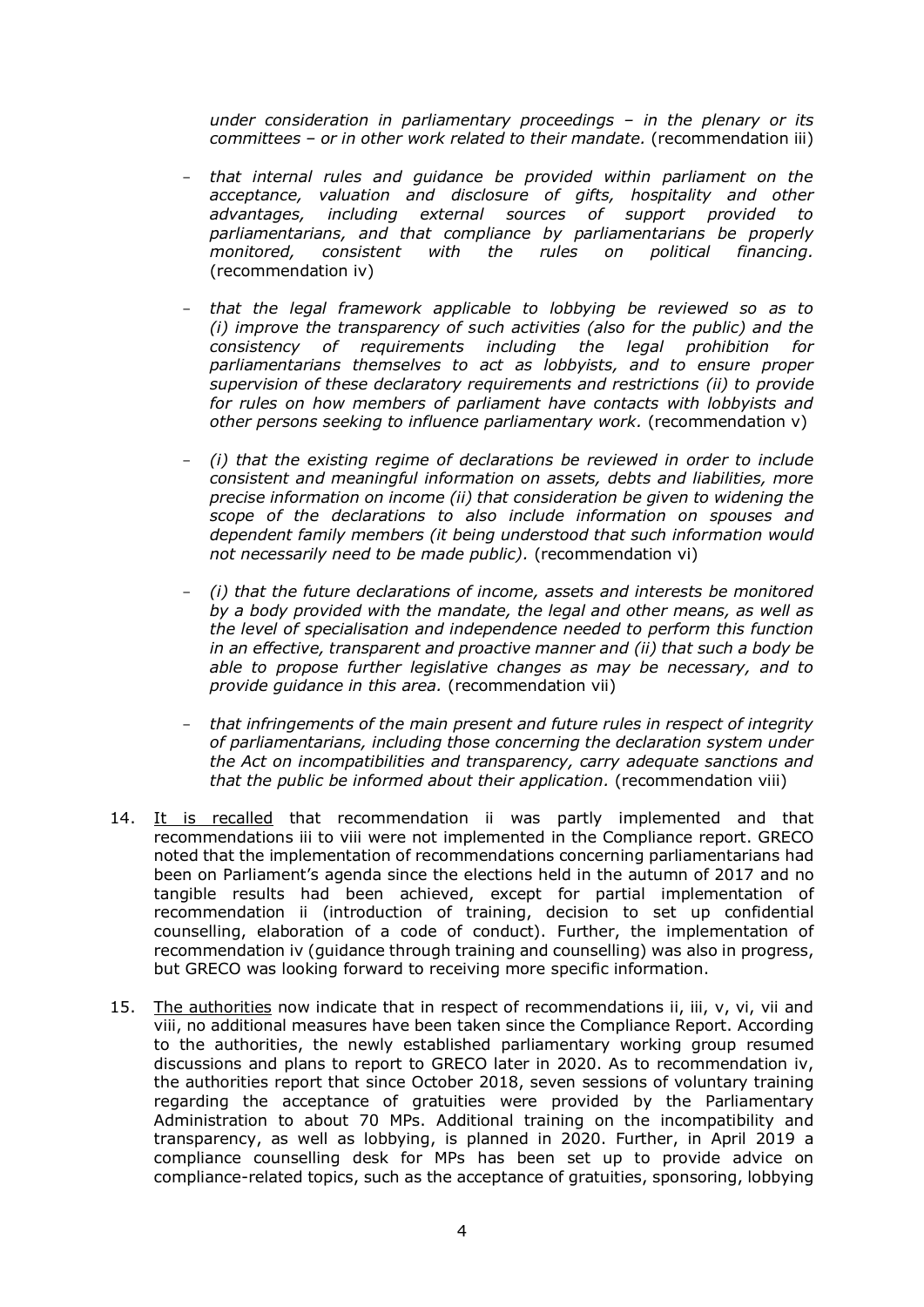and conflict of interest. Finally, in June 2020, the counselling desk recommended to chairpersons of all parliamentary groups to draft internal guidelines regarding certain gifts and benefits, which would regulate the handling of gifts received through courtesy protocol, gratuities and hospitality in the context of events and usage of bonus miles for business flights.

- 16. GRECO takes note of the information provided by the authorities and regrets the persistent lack of progress in the implementation of most of the recommendations relating to parliamentarians. New information relevant to recommendation iv, in particular as regards MPs voluntary training, the setting up of a compliance counselling desk and its suggestion to develop internal guidelines on some gifts and benefits appear to go in the right direction; however, there are still no internal rules available for MPs as regards the acceptance, valuation and disclosure of gifts, hospitality and other advantages. Further, no information is provided to suggest that MPs compliance is properly monitored in this respect. GRECO once again urges the authorities to step up their efforts towards full implementation of the above recommendations. The situation now remains largely the same as it was at the adoption of the Compliance Report.
- 17. GRECO concludes that recommendation ii remains partly implemented, while recommendations iii to viii remain not implemented.

*Corruption prevention in respect of judges*

## **Recommendation ix.**

- 18. *GRECO recommended that i) adequate legislative, institutional and organisational measures be taken so that the judges of federal and regional administrative courts be subject to appropriate and harmonised safeguards and rules as regards their independence, conditions of service and remuneration, impartiality, conduct (including on conflicts of interest, gifts and post-employment activities), supervision and sanctions; ii) the Länder be invited to support those improvements by making the necessary changes which fall within their competence.*
- 19. GRECO recalls that this recommendation was considered partly implemented in the Compliance Report. As far as the first part of the recommendation is concerned, GRECO appreciated assurances given that judges of administrative courts were always hired for an indefinite term at the federal and Länder level. GRECO was also satisfied that the code of conduct for federal and Länder officials was being reviewed. However, no consolidated position appeared to have been taken in Austria on the need to pursue reforms with regard to administrative court judges, as detailed in the Evaluation Report (paragraph 81). The authorities claimed that the implementation of this recommendation was on-going, while the Länder and the Conference of chairpersons of administrative courts considered that the objectives of the recommendation were met. GRECO pointed out that a reform of administrative courts needed to be pursued and that attempts of political interference in the judiciary remained a reality. That said, GRECO concluded in the Compliance report that the second part of the recommendation, which only calls for inviting the autonomous Länder to support such reforms, had been implemented satisfactorily.
- 20. The authorities now argue that the first part of the recommendation primarily concerns regional administrative courts, which fall under the competences of the *Länder* (and not of the federal level). They take the view that because the second part of the recommendation has been considered implemented according to the Compliance Report, regional administrative courts should no longer be an issue under the present recommendation.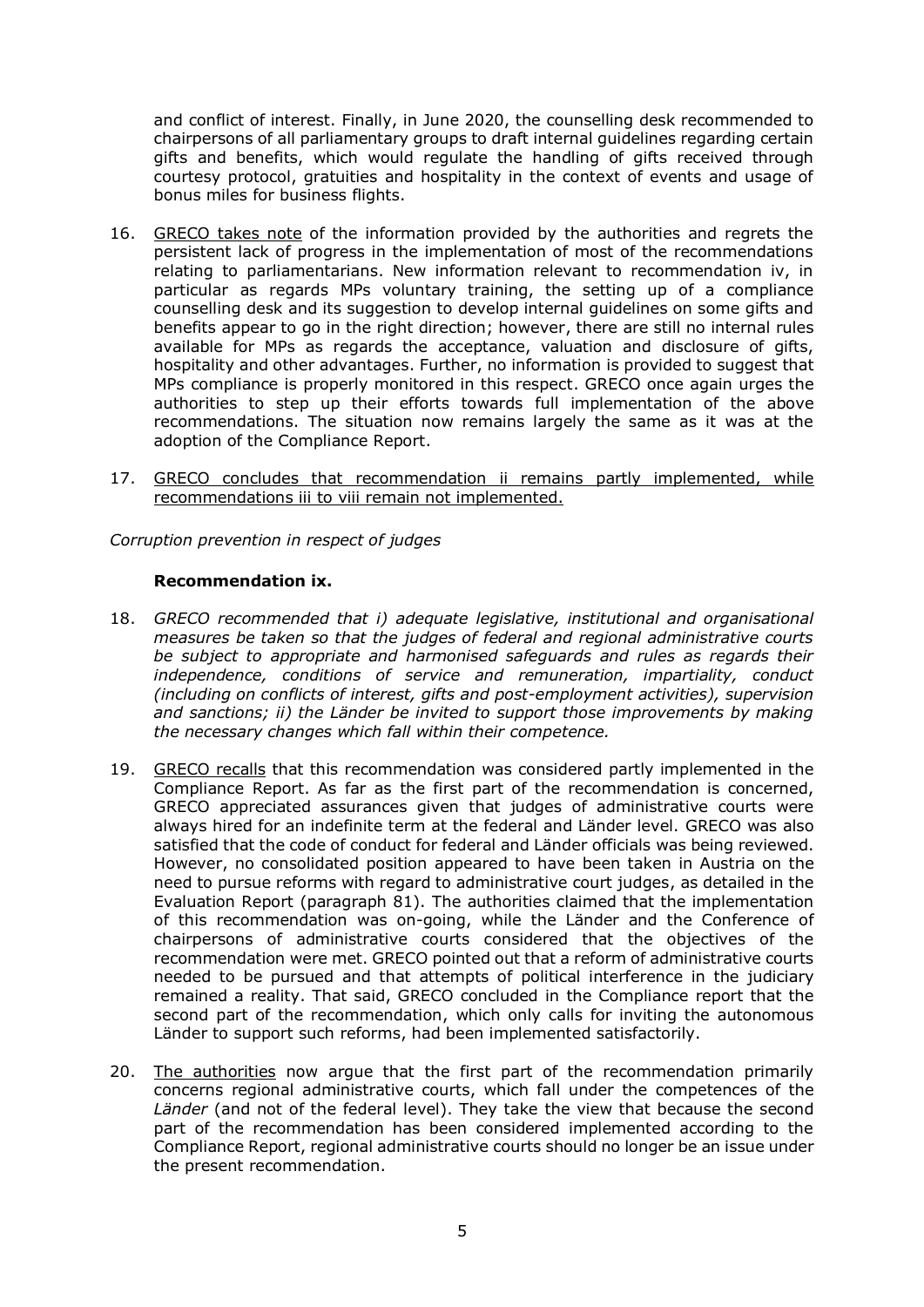- 21. The authorities also inform GRECO that judges of the Federal Administrative Court, in principle, are subject to the same service rules as the judges of regular jurisdiction, as the provisions of the Service Act for Judges and Public Prosecutors also apply to judges of the Federal Administrative Court and the Federal Financial Court. Further, judges of federal administrative jurisdiction have been integrated into the remuneration schemes of judges of ordinary jurisdiction. $1$
- 22. In addition, the authorities inform GRECO that in its decision of 14 June 2019 (case G 396/2018),<sup>2</sup> the Austrian Constitutional Court *inter alia* stated that "because of the *judicial guarantees that apply to ordinary judges and administrative judges alike, a homogenous constitutional notion of judge can be derived. When establishing the administrative judiciary, the constitutional legislator oriented itself towards the ordinary judiciary by means of references to provisions concerning the ordinary judiciary. This understanding is also expressed by the fact that the Service Act for Judges and Public Prosecutors applies to the judges of the Federal Administrative Court (and the Federal Financial Court) as well."* According to the authorities, the Constitutional Court confirmed that jurisdiction of the Federal Administrative Court in disciplinary matters over judges of the Viennese Administrative Court was in line with the Constitution.<sup>3</sup>
- 23. Finally, the authorities take the view that the recent decision of the Constitutional Court and the adoption of the Compliance Guidelines for judicial employees (see recommendation xiv below) clarify the legal situation regarding administrative courts at both the regional and federal level and confirm the applicability of the Guidelines to all judges in these courts as well.
- 24. GRECO takes note of the information submitted by the authorities. It accepts that judges at administrative courts are subject to a wide range of judicial safeguards provided for in the Constitution and legislation which equals them with judges of ordinary courts, as stressed by the authorities. GRECO also notes the decision of the Constitutional Court in this respect. GRECO furthermore welcomes the adoption of the Compliance Guidelines for judicial employees which complements and clarifies the regulatory system in this context (further dealt with under recommendation xiv).
- 25. GRECO also notes that the regional administrative courts, which were in the focus of GRECO's reasoning leading up to this recommendation (paragraph 81 of the Evaluation Report) are under the competence of the autonomous *Länder* and as such regulated by regional legislation for the organisation and status of judges, as stressed by the authorities. However, it follows, *inter alia,* from the Evaluation Report (paragraph 73) that these courts are also regulated by federal legislation in this respect. GRECO notes that, apart from the adoption of the Compliance Guidelines, which are to be followed by all judges, no legislative, institutional or organisational measures have been taken to harmonise safeguards and rules of federal and regional administrative court judges, as required by the first part of the recommendation.
- 26. GRECO concludes that recommendation ix remains partly implemented.

 $1$  According to the authorities, following the amendment in 2015 of the Service Act for Judges and Public Prosecutors (amendment in force as of 1 January 2016), the remuneration of the judges of the federal administrative courts is regulated by the same provision as that of ordinary judges – Section 66 of this Act. At the lower salary levels the remuneration of the judges of the federal administrative courts equals the remuneration of judges of the district and regional courts, while at the higher salary levels the remuneration of federal administrative judges is slightly higher than that of judges of the regional courts, but lower than that of judges of the higher regional courts/supreme courts.

<sup>&</sup>lt;sup>2</sup> The Constitutional Court had to decide whether Section 11 paragraph 1 of the Viennese Administrative Court Service Act (establishing the Federal Administrative Court's jurisdiction in disciplinary matters over judges of the Viennese Administrative Court) was in line with the Constitution.

<sup>3</sup> The Federal Administrative Court argued that only a senate of judges belonging to the same court may have jurisdiction in disciplinary matters of administrative judges.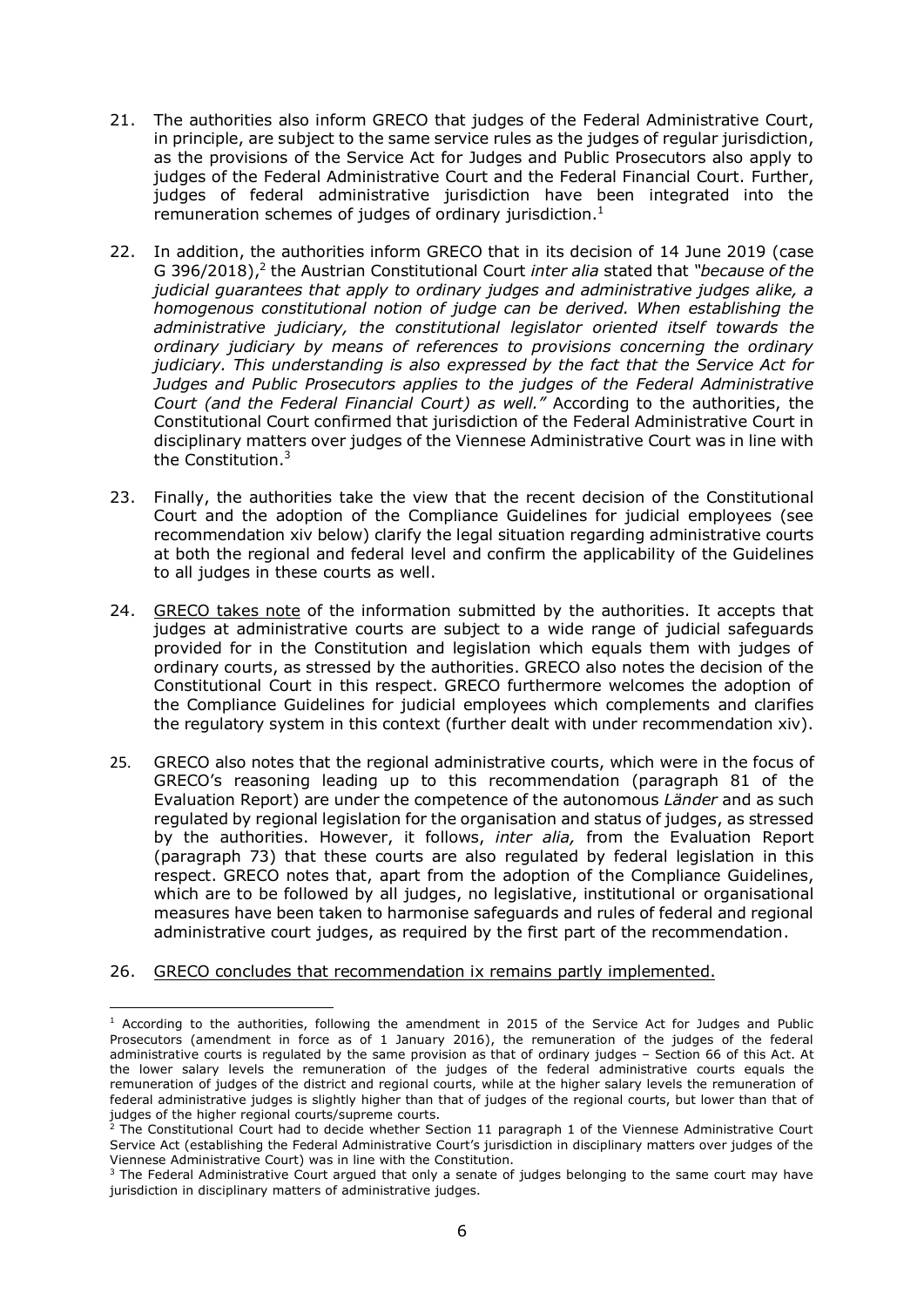#### **Recommendation x.**

- 27. *GRECO recommended that the recruitment requirements be increased and formalised for judges when they are to become candidate-judges (Richteramtsanwärter) and administrative court judges, and that this includes proper integrity assessments as well as objective and measurable criteria on professional qualifications to be applied by the independent selection panels involved.*
- 28. GRECO recalls that this recommendation was not implemented in the Compliance Report. GRECO noted that part of this recommendation was explicitly addressed in the governmental working programme for 2017-2022. However, no tangible developments were reported at the time.
- 29. The authorities now inform GRECO that legal provisions (FLG. I No. 119/2016 and No. 32/2018) concerning the appointment procedure for candidate-judges were amended in 2016 and 2018 to include a requirement of mandatory assessment by the president of the higher regional court of formal appointment criteria, candidate's criminal record, certificates on applicable work practice times (e.g. in a lawyer's office), training judges' comments on applicants' performance during court practice, comments by instructors of training courses (including results of the written and oral theory examinations during court practice) and applicants' conformity with the following recruitment criteria: "extent and currency of professional knowledge; abilities and comprehension; diligence, perseverance, meticulousness, dependability, decisiveness and purpose; social and communication skills, suitability for front office activities, expressiveness (written and oral)." Further, Pursuant to Section 3, paragraph 1, of the Service Act for Judges and Public Prosecutors, presidents of higher regional courts should, personally or through an assigned judge, conduct hearings with applicants. The authorities inform GRECO that in practice, hearing of candidates are also attended by representatives of the senior public prosecutor's office and the Association of Austrian Judges. The authorities also underline that potential candidate judges must undergo at least seven months of court practice, which is concluded by their assessment by training judges in accordance with standardised assessment forms issued by the Federal Ministry of Justice. Finally, in addition to practical training, candidates attend theoretical classes, take professional examinations conducted by judges and undergo a psychological test in a specialised institution. According to the authorities, the Federal Minister of Justice appoints as candidate-judges only persons who have been found by presidents of respective higher regional courts as most suitable for the job.
- 30. As to the procedure for appointment of administrative judges, the authorities state that there are no plans to amend these provisions as, in the authorities' opinion, they *inter alia* guarantee the pre-selection of newly appointed judges below the level of vice-president by plenary assemblies of each administrative court. It is added that administrative jurisdiction applicants also must have completed legal studies, or legal and political science studies, and have at least five years of legal professional experience. In addition, they must undergo a hearing before the competent panel.
- 31. GRECO takes note of the information provided. The formal introduction in law of mandatory verification of recruitment criteria, which includes the applicant's criminal record, work practice, performance during court practice with a focus on professional knowledge, comprehension, diligence, perseverance, dependability, communication skills, etc., is to be welcomed. GRECO also notes that hearings of applicants before presidents of higher regional courts are said to be attended in practice by representatives of the Association of Judges and senior prosecutors. In addition, GRECO notes that the presidents are not alone in the process of assessing candidates as the final selection of candidates is preceded by training and monitoring, as well as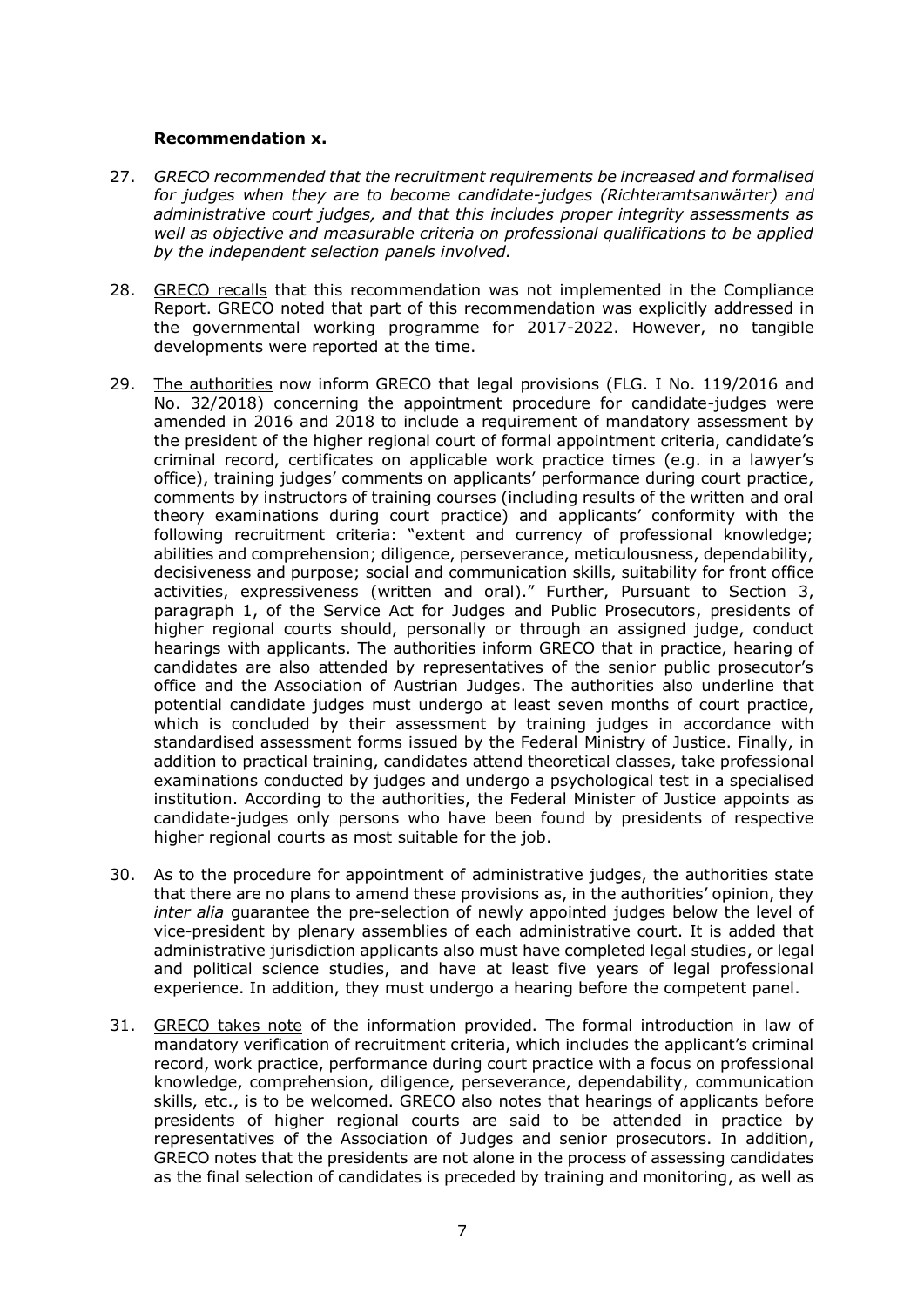various tests. Nonetheless, formally, the decision-making power to appoint remains in the hands of one person, i.e. the president of the relevant high court. Such a decision should in GRECO's view preferably be preceded by a proposal/consideration of some form of panel, as a rule (see also recommendation xi). To sum up, while steps have been taken to formalise recruitment requirements for ordinary judges, the lack of progress in respect of the appointment procedure of administrative judges remains a concern.

32. GRECO concludes that recommendation x has now been partly implemented.

## **Recommendation xi.**

- 33. *GRECO recommended that staff panels be involved more broadly in the selection and career evolution of ordinary and administrative court judges, including the presidents and deputy-presidents, and that the proposals of the panels become binding for the executive body making appointments.*
- 34. It is recalled that this recommendation was considered not implemented in the Compliance report. GRECO noted that legislation was being prepared by the Ministry responsible for justice with a view to addressing the content of this recommendation. However, no specific information was provided on the content of the draft and consultations were still on-going.
- 35. The authorities now report that the amendments, prepared at the time by the Federal Ministry of Constitutional Affairs, Reforms, Deregulation and Justice (now the Ministry of Justice), have still not been adopted by Parliament. The draft contains some measures, including the introduction of criteria to assess applicants, making candidates' hearings mandatory and including statements of heads of respective service offices and appellate panels into the grounds for assessment. The draft amendments are also said to require the Federal Minister of Justice to inform relevant staff panels in writing whether their appointment proposals will be followed, and allowing the latter to make complementary statements to be included in the appointment proposal submitted to the Federal President. As to making staff panel proposals binding on the executive decision-making bodies, the authorities point out that this would not be allowed by the Constitution. According to the authorities there were no judicial appointments made of persons who had not been shortlisted by the respective staff panels on the appointment proposals. In respect of administrative courts, the authorities reiterate their position that at the time of the establishment of administrative courts the appointment procedures were governed by the then existing rules for the Supreme Administrative Court, which gave highest executive bodies of the Federation and the *Länder* considerable influence in judicial appointments.
- 36. GRECO takes note of this information and the steps taken in the right direction. It is regrettable that the process of adoption of the amendments to the Federal Service Act for Judges and Public Prosecutors, already in preparation at the time of the adoption of the Compliance Report, has not advanced beyond first draft law. It calls on the Austrian authorities to pursue their efforts to implement this recommendation.
- 37. GRECO concludes that recommendation xi remains not implemented.

## **Recommendation xii.**

38. *GRECO recommended that a system of periodic appraisals be introduced for judges, including the presidents of the courts, and that the results of such appraisals be used in particular for decisions on career progression.*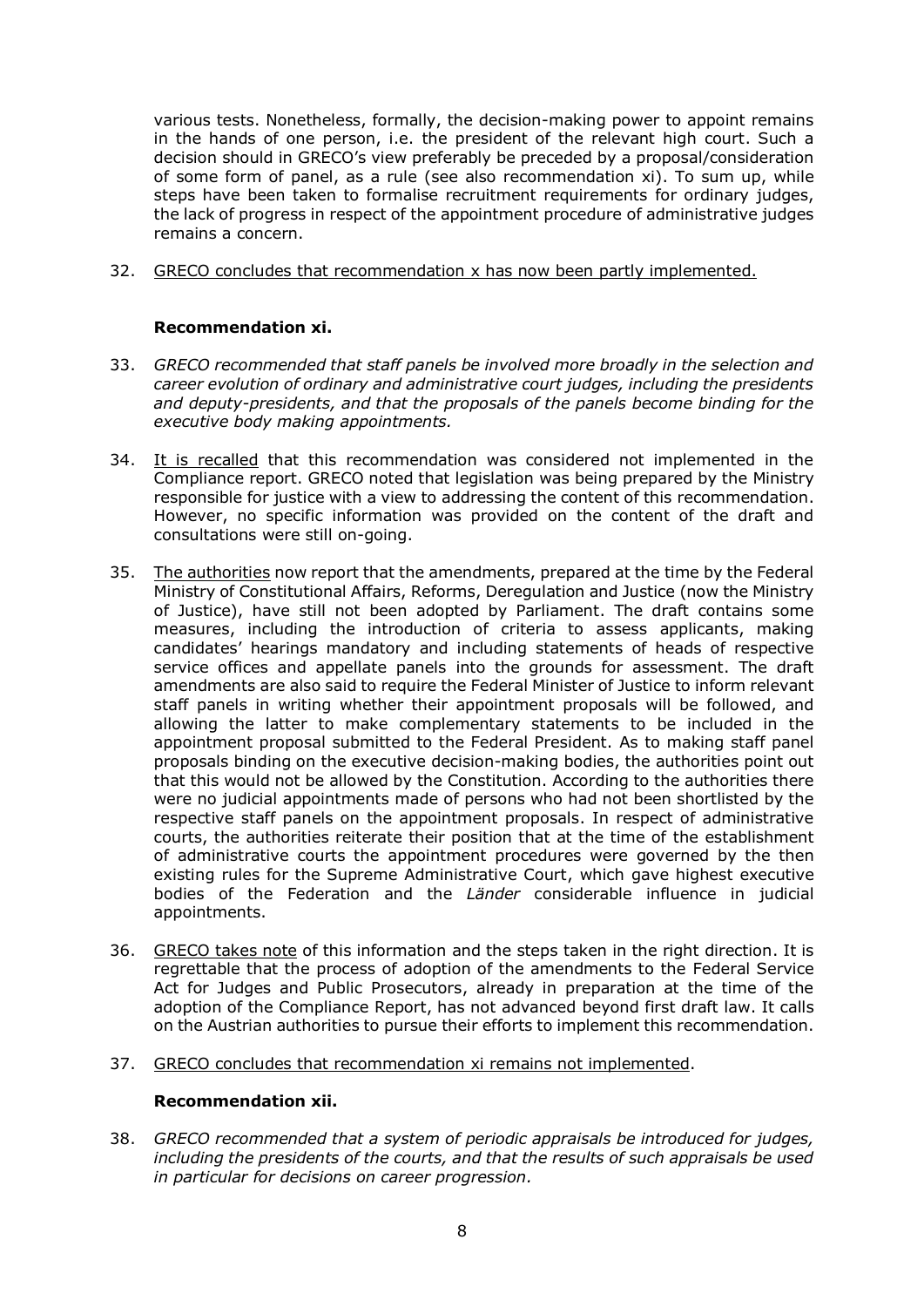- 39. GRECO recalls that this recommendation was considered not implemented in the Compliance Report. GRECO noted that the draft bill prepared by the Federal Ministry of Constitution, Reforms, Deregulation and Justice was reportedly addressing some of the objectives of the present recommendation. However, the legislative process was at a very early stage.
- 40. The authorities report that the draft amendments envisaging the revision of rules of performance appraisal, aiming at regular (periodic) evaluation of the quality of the judges' work, are still under discussion.
- 41. GRECO notes that no tangible progress has been reported by the authorities and concludes that recommendation xii remains not implemented.

#### **Recommendation xiv.**

- 42. *GRECO recommended (i) to ensure that all relevant categories of judges, including lay judges, are bound by a Code of conduct accompanied by, or complemented with appropriate guidance and (ii) that a mechanism is in place to provide confidential counselling and to promote the implementation of the rules of conduct in daily work.*
- 43. It is recalled that this recommendation was considered partly implemented in the Compliance Report. GRECO noted that a code of conduct and its supporting documentation were in preparation and looked forward to receiving the drafts to assess their scope and content.
- 44. The authorities now report that the Compliance Guidelines for judicial employees have been finalised and disseminated. The Guidelines offer judicial employees a summary of important rules of conduct, such as objectivity, integrity, prohibition of accepting gifts etc. They also contain standards for conduct and communication and include examples from case-law or from daily work practice. The Guidelines also include information about contact points where employees can seek counselling on matters covered by this document. Pursuant to a Ministerial decree of 28 March 2019, the Compliance Guidelines were published on the Intranet, thus making them accessible to all judicial employees. The guidelines were also published on the Internet<sup>4</sup>. A printed copy has reportedly been provided to all judicial employees. In January 2020 the Compliance Guidelines have also been communicated to the Conference of chairpersons of the administrative courts with a view to disseminating them among the administrative courts of the *Länder*. The authorities further clarify that judicial employees seeking advice should turn to their immediate superiors and/or heads of department, and – if the latter cannot help – to the Chief Compliance Officer in the Federal Ministry of Justice. The authorities indicate that the "secrecy" requirement, set out in Article 20 (3) of the Federal Constitution, would be applicable to such counselling. Finally, the authorities report that in 2018 the Association of Judges have set up the Council of Ethics ("Ethikrat"), empowered to examine cases related to judicial ethics and present its recommendations to the Board of the Association of Judges.
- 45. GRECO takes note of the information provided by the authorities and welcomes the adoption and publication on the Internet of the Compliance Guidelines, which provide an extensive set of rules of conduct applicable to judges. The guidelines are also addressed to all other persons working in courts, public prosecutor's offices and the prison system. However, no new information has been provided about the practical modalities of the functioning of the counselling available to judges on matters of

<sup>4</sup> The full text of Compliance Guidelines, in German, can be consulted via the following link: <https://www.justiz.gv.at/home/justiz/compliance~79b.de.html>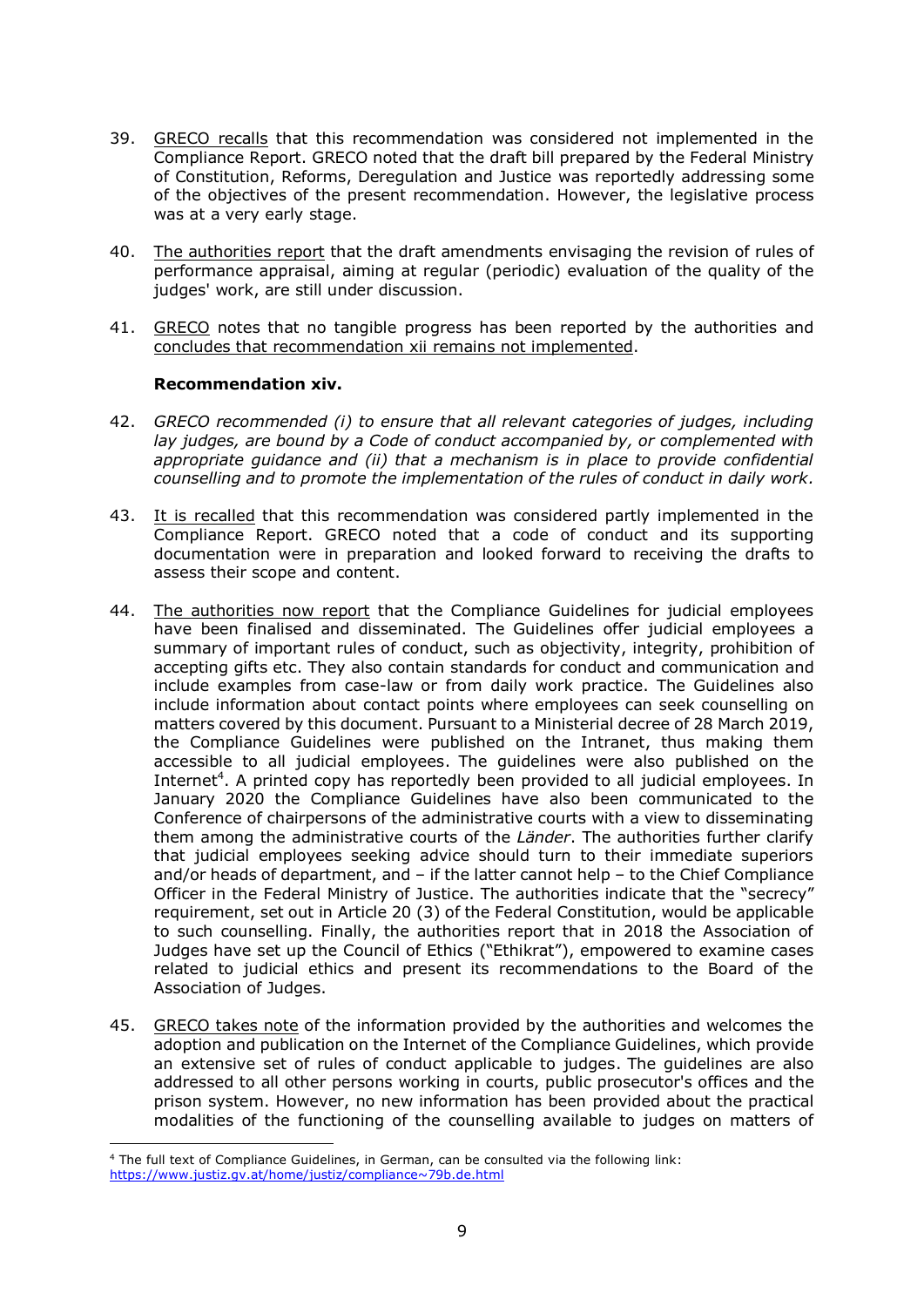ethics/conduct. Furthermore, as regards the confidentiality of such counselling, the Constitutional provision, referred to by the authorities, appears to be more of a general character and not specific to counselling in the current context as it regards the official secrecy (Article 20, paragraph 3 of the Federal Constitution)<sup>5</sup>. In GRECO's view, it is of considerable importance that counselling to judges can be provided on a strictly confidential basis and that it is effectively available to all judges of different courts.

46. GRECO concludes that recommendation xiv remains partly implemented.

#### **Recommendation xv.**

- 47. *GRECO recommended that a restriction on the simultaneous holding of the office of a judge and that of a member of a federal or local executive or legislative body be laid down in law.*
- 48. GRECO recalls that this recommendation was not implemented according to the Compliance Report.
- 49. The authorities now inform GRECO that Section 79 of the Federal Service Act for Judges and Public Prosecutors has been amended (FLG I No. 102/2018) to restrict the simultaneous holding of offices of a judge in the Federal Administrative Court, the Federal Financial Court or a regular court and federal or local executive or legislative body. The new rules require that judges have their judicial position suspended for the duration of the function or the mandate in the executive or legislative organ.<sup>6</sup> The authorities specify that, as per Section 79, article II a, paragraph 2, this provision is also applicable *mutatis mutandis* to public prosecutors. The authorities also state that the various organisational rules of administrative courts of the *Länder* include provisions prohibiting activities which could raise questions as to the independence of the judicial office. These rules would automatically prohibit holding an office in the executive or legislative branch.
- 50. GRECO welcomes the adoption of the above-mentioned restrictions on being a judge and simultaneously a member of a federal or local executive or legislative body. This prohibition, which applies to judges in federal as well as ordinary courts (which was the concern in the Evaluation Report, paragraph 109) is a major step forward. In addition, there are reportedly provisions in place which automatically prohibit judges of administrative courts of the *Länder* from holding an office in the executive or legislative branch.
- 51. GRECO concludes that recommendation xv has been dealt with in a satisfactory manner.

<sup>&</sup>lt;sup>5</sup> Article 20, paragraph 3 of the Federal Constitution of Austria reads as follows: "(3) All Federal Länder and communal administrative organs, as well as the organs of other corporations of public law, insofar as not legally provided otherwise, which are entrusted with administrative duties, are obligated to maintain secrecy about all facts which they obtained in their official activity and whose secrecy is in the interest of the maintenance of public quietude, order and security of the universal national defence, foreign relations, in the commercial interest of a corporation of public law, for the preparation of a decision or in the preponderant interest of the parties. Official secrecy does not apply for functionaries who are appointed by a representative body if such information is expressly demanded." Source:

http://constitutionnet.org/sites/default/files/Austria%20\_FULL\_%20Constitution.pdf

<sup>6</sup> In particular, holding a political office (Federal President, member of the Federal Government, State Secretary, President of the Court of Auditors, President of the National Council, chairperson of a club in the National Council, Executive President of the Regional School Board, Head of the Vienna School Board, Ombudsman, member of the Provincial Government, Regional Ombudsman, Director of the Regional Court of Auditors, member of the European Parliament or of the Commission of the European Communities) or a seat in the National Council, Federal Council, Provincial Diet or the European Parliament.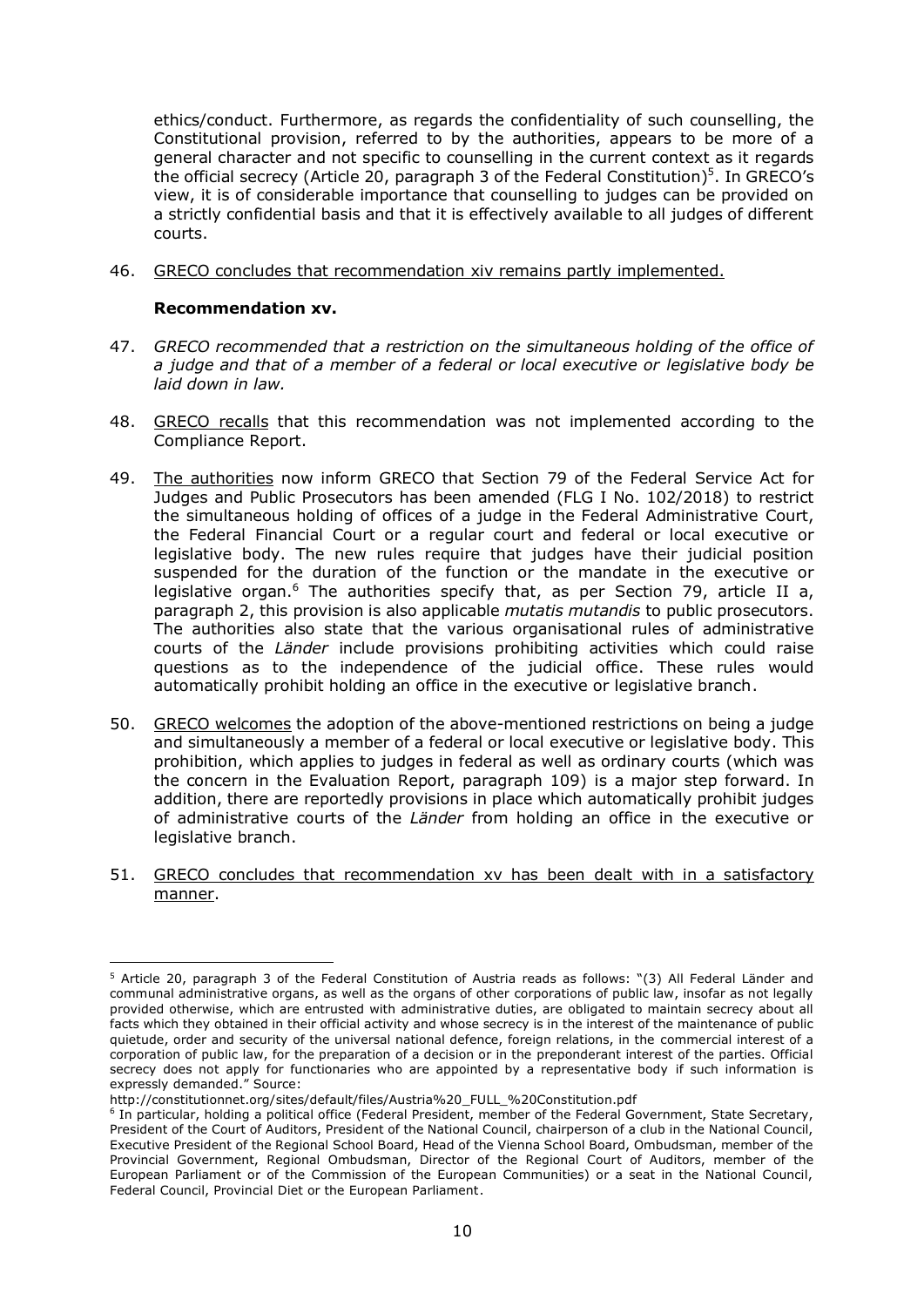### **Recommendation xvi.**

- 52. *GRECO recommended that the persons responsible for the implementation and supervision of the various obligations laid upon judges - notably on professional secrecy, gifts, accessory activities and management of conflicts of interest – be properly identified and known to all, and that they be required to introduce the proper procedures needed for these obligations to become effective.*
- 53. GRECO recalls that this recommendation was not implemented in the Compliance Report. While having taken note of the planned and initiated steps to address the underlying concerns of this recommendation, the measures envisaged by the authorities were at an early stage.
- 54. The authorities now clarify that the term "service authority" is a legal term designating the (judicial) administrative authority responsible for service law matters. Pursuant to regulation on judicial service law procedure and staff positions, service authorities for all court employees in district, regional court and the higher regional courts are the presidents of the respective higher regional courts. Further, the service authority for all employees of the supreme courts (including the judges of the Supreme Court) is the President of the Supreme Court, while the service authority for all employees of the prosecution authorities is the respective head of the senior public prosecution office. In addition, competences and tasks of the service authorities are described in the law and in the recently adopted Compliance Guidelines. Finally, the authorities inform GRECO that the implementation of a Compliance Management System has begun and that it is envisaged, as a first step, to install regional Compliance Officers in each competent service authority of the judiciary and the prosecution, acting as reference persons regarding compliance issues and promoting the Compliance Guidelines, e-learning programmes etc. These Compliance Officers will form the Compliance Council, a consultative body for the Minister of Justice on matters of risk assessment and compliance procedures. .
- 55. GRECO takes note of the information provided, which clarifies that the term "service authority" is specifically defined in legislation and refers to the various judicial authorities in charge of administrative matters. In respect of judges, these authorities are the presidents of the higher regional courts or the President of the Supreme Court. It welcomes that competences and tasks of the "service authorities" are also described in the Compliance Guidelines. That said, it is still not defined, who will carry out these tasks in practice under the responsibility of the court presidents. Measures to introduce proper procedures needed for the compliance system to become effective appear to be underway, notably through the "Compliance Management System". But these remain at a planning stage. In light of the limited steps taken so far, this recommendation cannot be considered implemented.
- 56. GRECO concludes that recommendation xvi remains not implemented.

*Corruption prevention in respect of prosecutors*

#### **Recommendation xvii.**

57. *GRECO recommended that the statute of prosecutors be further approximated with the one for judges recommended in the present report, particularly with regard to decisions on appointments and career changes including for the highest functions (the role of the executive should be limited to the formal appointment and should not include the choice of the candidate), as well as with regard to periodic appraisals for all prosecutors and the incompatibility of their function with a political function in the executive or legislature.*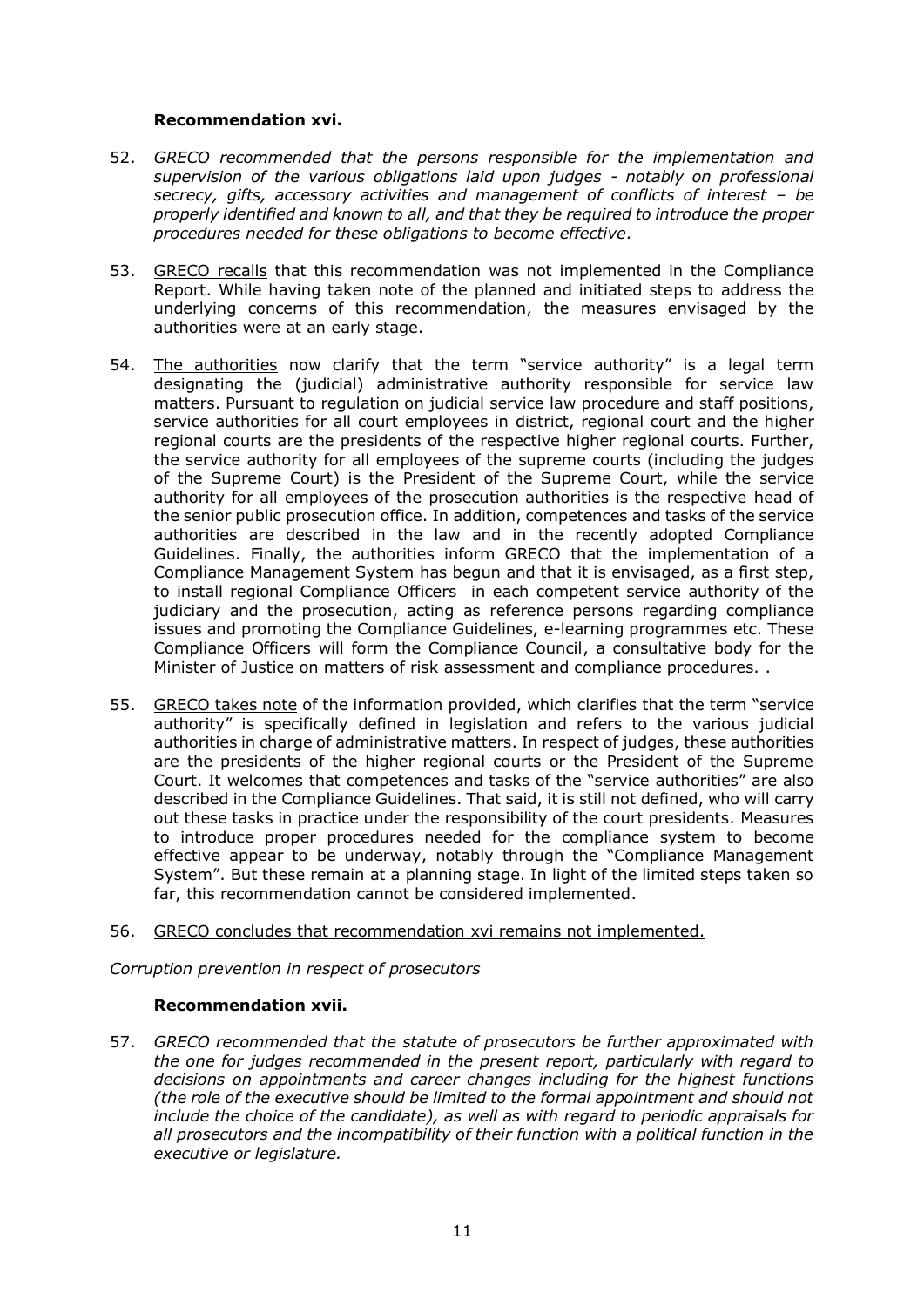- 58. GRECO recalls that this recommendation was not implemented according to the Compliance Report. GRECO took note of the intended amendments to the Federal Service Act for Judges and Public Prosecutors (envisaging, *inter alia*, the reform of the career system) and the governmental work programme for 2017-2022, which reportedly contained measures addressing issues which had led to this recommendation. However, these measures were at a very early stage and no tangible results had been achieved at the time.
- 59. The authorities now report that the harmonisation of service law of judges and public prosecutors with regard to appointments, career changes and performance appraisals has been largely achieved through identical rules for the appointments, career changes in similar situations and performance appraisals of judges and prosecutors. The authorities indicate that the draft amendments to the Federal Service Act for Judges and Public Prosecutors, containing provisions on prosecutorial appointments (proposal by staff panels and staff commissions) and performance appraisals have not yet been adopted. As to the issue of incompatibility of prosecutors' function with a political function in the executive or legislature, the authorities refer to information provided under recommendation xv.
- 60. GRECO takes note of the above information and welcomes that the issue of incompatibility of the function of a prosecutor with an executive or legislative position has been dealt with in a satisfactory manner (see recommendation xv). However, it regrets that the remaining necessary legal and practical measures to implement this recommendation fully have not yet been taken.
- 61. GRECO concludes that recommendation xvii has now been partly implemented.

## **Recommendation xviii.**

- 62. *GRECO recommended (i) that all prosecutors are bound by a code of conduct accompanied by, or complemented with, appropriate guidance and (ii) that a system be put in place to provide confidential counselling and to support the implementation of the code in daily work.*
- 63. GRECO recalls that this recommendation was considered partly implemented in the Compliance Report. It welcomed that new rules of conduct and supporting guidelines were being prepared, and that a compliance website was being set up and that a policy on advice was being elaborated. That said, the process was not completed.
- 64. The authorities now refer to the adoption of the Compliance Guidelines for judicial employees (see recommendation xiv), also applicable to public prosecutors, and the measures taken for its dissemination.
- 65. GRECO notes again with satisfaction the adoption of the Compliance Guidelines for judicial employees, including prosecutors, which is a clearly tangible measure contributing to the implementation of this recommendation. The intention of installing Compliance Officers in the respective service authorities of regional prosecution offices (see paragraph 54) is encouraging. However, the compliance officers still need to be installed.
- 66. GRECO concludes that recommendation xviii remains partly implemented.

*Corruption prevention regarding judges and prosecutors*

#### **Recommendation xix.**

67. *GRECO recommended that an annual programme be put in place for the in-service training of judges and prosecutors, including administrative judges and lay judges,*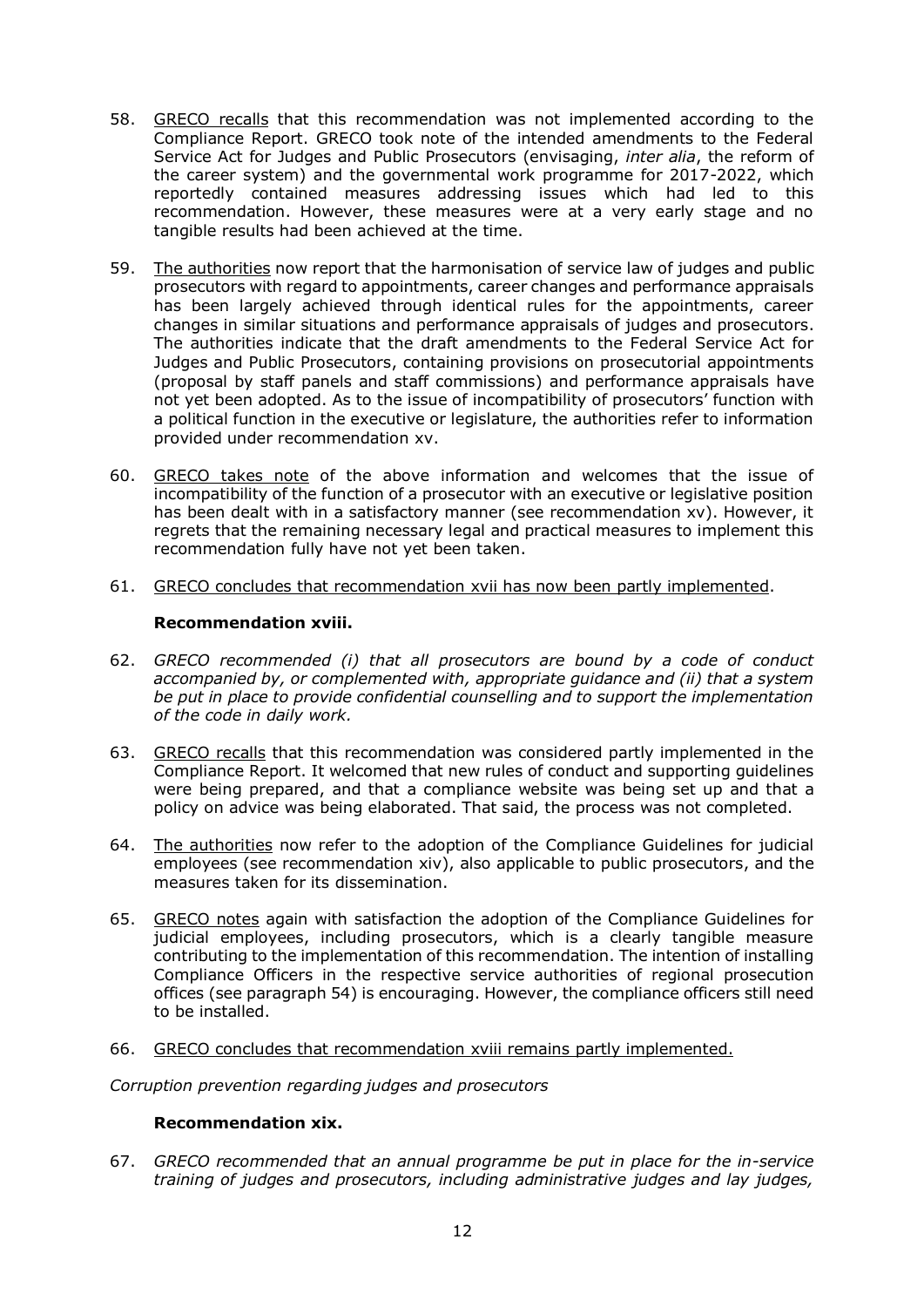*which would include integrity-focused elements concerning the rights and obligations of these professionals.*

- 68. GRECO recalls that this recommendation was considered not implemented in the Compliance Report. GRECO noted that various training courses had been provided but could not asses their content and relevance in terms of their integrity-related elements and urged the authorities to take more determined action in this regard.
- 69. The authorities now report that in 2019, judges and public prosecutors attended a two-week training course entitled "Prevention of, and Fighting against Corruption" provided by the Federal Ministry of the Interior.<sup>7</sup> Further, the authorities refer to plans to continue discussing the overall training programme for judges and prosecutors for 2021 with a view to increasing training on corruption prevention and compliance, in particular during seminars regularly provided to practitioners, and enhancing participation of judges of administrative courts in these training sessions. In addition, the authorities report their intention to update and supplement, in the course of 2020, the existing e-learning programme on corruption prevention and compliance for judicial employees and employees of the prosecutor's office, accessible on the Intranet.
- 70. GRECO takes note of the above steps, which include actual training sessions already implemented and also various planned activities. GRECO wishes to stress that the full implementation of this recommendation requires that regular/annual training programmes be put in place for judges and prosecutors, including administrative and lay judges, and notes that these should preferably build on the newly established Compliance Guidelines for the judiciary, and deal in particular with issues such as corruption prevention, conflicts of interest and integrity related matters.
- 71. GRECO concludes that recommendation xix has been partly implemented.

## **III. CONCLUSIONS**

- 72. **In view of the foregoing, GRECO concludes that Austria has implemented satisfactorily or dealt with in a satisfactory manner two of the nineteen recommendations contained in the Fourth Round Evaluation Report.** Of the remaining recommendations, eight have been partly implemented and nine have not been implemented.
- 73. More specifically, recommendation xiii and xv have been dealt with in a satisfactory manner, recommendations i, ii, ix, x, xiv, xvii, xviii and xix have been partly implemented and recommendations iii to viii, xi, xii, xvi, have not been implemented.
- 74. With respect to members of parliament, the very low level of compliance with the recommendations has not evolved. Following the elections in 2019 to the National Assembly, GRECO encourages the Austrian Parliament, to seriously deal with the implementation of GRECO's recommendations, concerning, *inter alia*, the transparency of the legislative process, the establishment of a code of conduct for MPs (including the handling of various forms of conflicts of interest), declarations of assets etc.

 $7$  According to the authorities, the two-week training course entitled "Prevention of, and Fighting against Corruption" provided by the Ministry of the Interior, was attended by one public prosecutor, one senior public prosecutor, one judge and one employee of the Ministry of Justice. In November 2019, two senior public prosecutors and one employee of the Ministry of Justice participated in the one-week training course for integrity officers. In addition, in April 2019, two judges and one senior public prosecutor took the one-week training course for integrity officers, organised by the Ministry of the Interior.